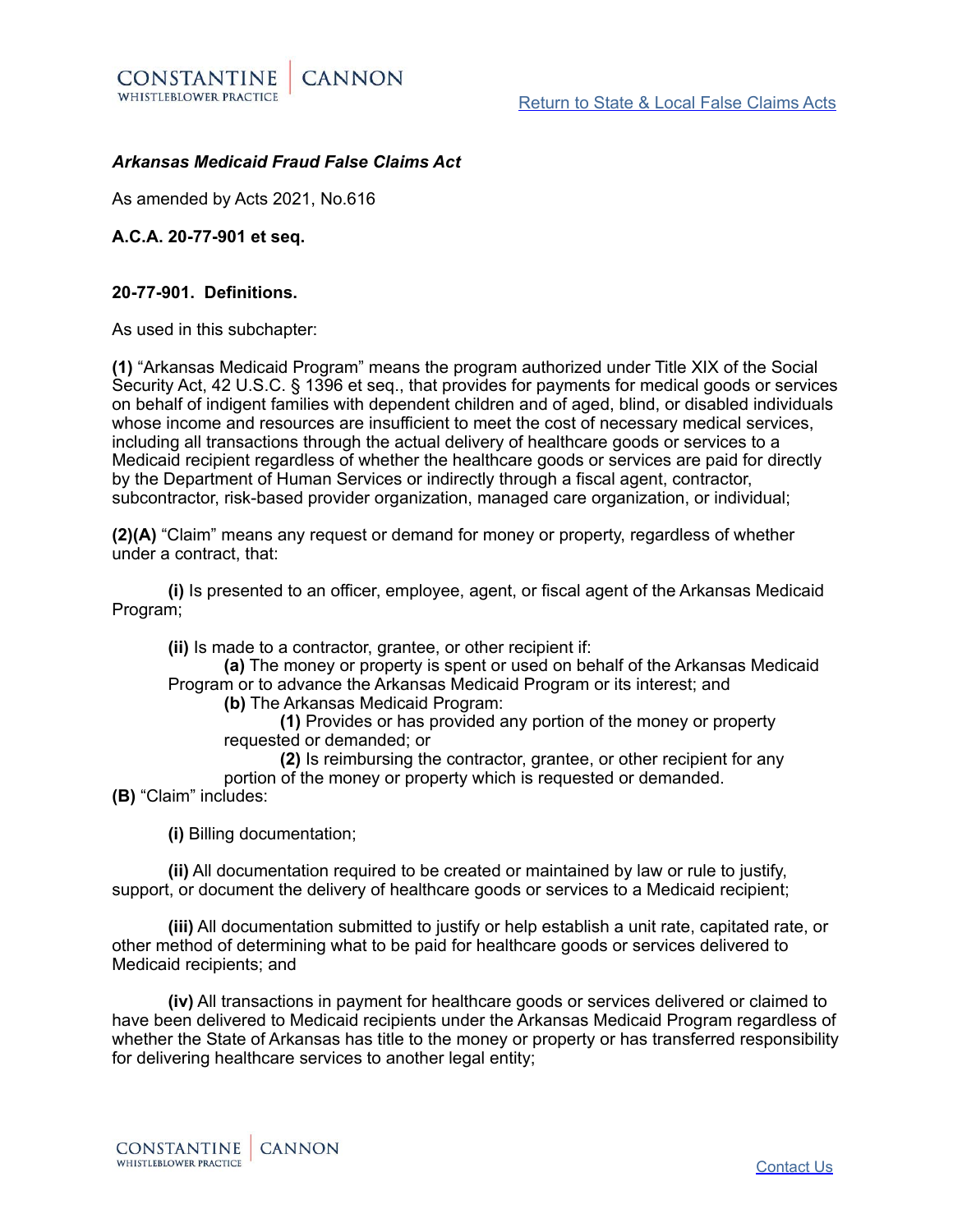**(3)** "Damages" means the actual loss to the Arkansas Medicaid Program and its fiscal agents, including the total amount of all claims paid as a result of any false claim and the value of healthcare goods or services paid for but not delivered to a Medicaid recipient;

**(4)** "Fiscal agent" means any individual, firm, corporation, professional association, partnership, organization, risk-based provider organization, managed care organization, or other legal entity that receives, processes, or pays claims for the delivery of healthcare goods and services to Medicaid recipients under the program;

**(5)(A)** "Knowing" or "knowingly" means that the person has actual knowledge of the information or acts in deliberate ignorance or reckless disregard of the truth or falsity of the information.

**(B)** "Knowing" or "knowingly" does not require proof of a specific intent to defraud;

**(6)** "Material" means having a natural tendency to influence, or be capable of influencing, the payment or receipt of money or property;

**(7)** "Managed care organization" means a health insurer, Medicaid provider, or other business entity authorized by state law or through a contract with the state to receive a fixed or capitated rate or fee to manage all or a portion of the delivery of healthcare goods or services to Medicaid recipients;

**(8)(A)** "Medicaid provider" means a person, business organization, risk-based provider organization, or managed care organization that delivers, purports to deliver, or arranges for the delivery of healthcare goods or services to a Medicaid recipient under the Arkansas Medicaid Program.

**(B)** "Medicaid provider" includes an employee, agent, representative, contractor, or subcontractor of a person, business organization, risk-based provider organization, or managed care organization;

**(9)** "Medicaid recipient" means any individual on whose behalf any person claimed or received any payment or payments from the program or its fiscal agents, whether or not the individual was eligible for benefits under the program;

**(10)** "Obligation" means an established duty arising from:

**(A)** An express or implied contract, grantor-grantee, or licensor-licensee relationship;

- **(B)** A fee-based or similar relationship;
- **(C)** State law or rule;
- **(D)** Federal law or regulation; or

**(E)** Retention of any overpayment not returned within sixty (60) days from the date of discovery by the provider;

**(11)** "Person" means any: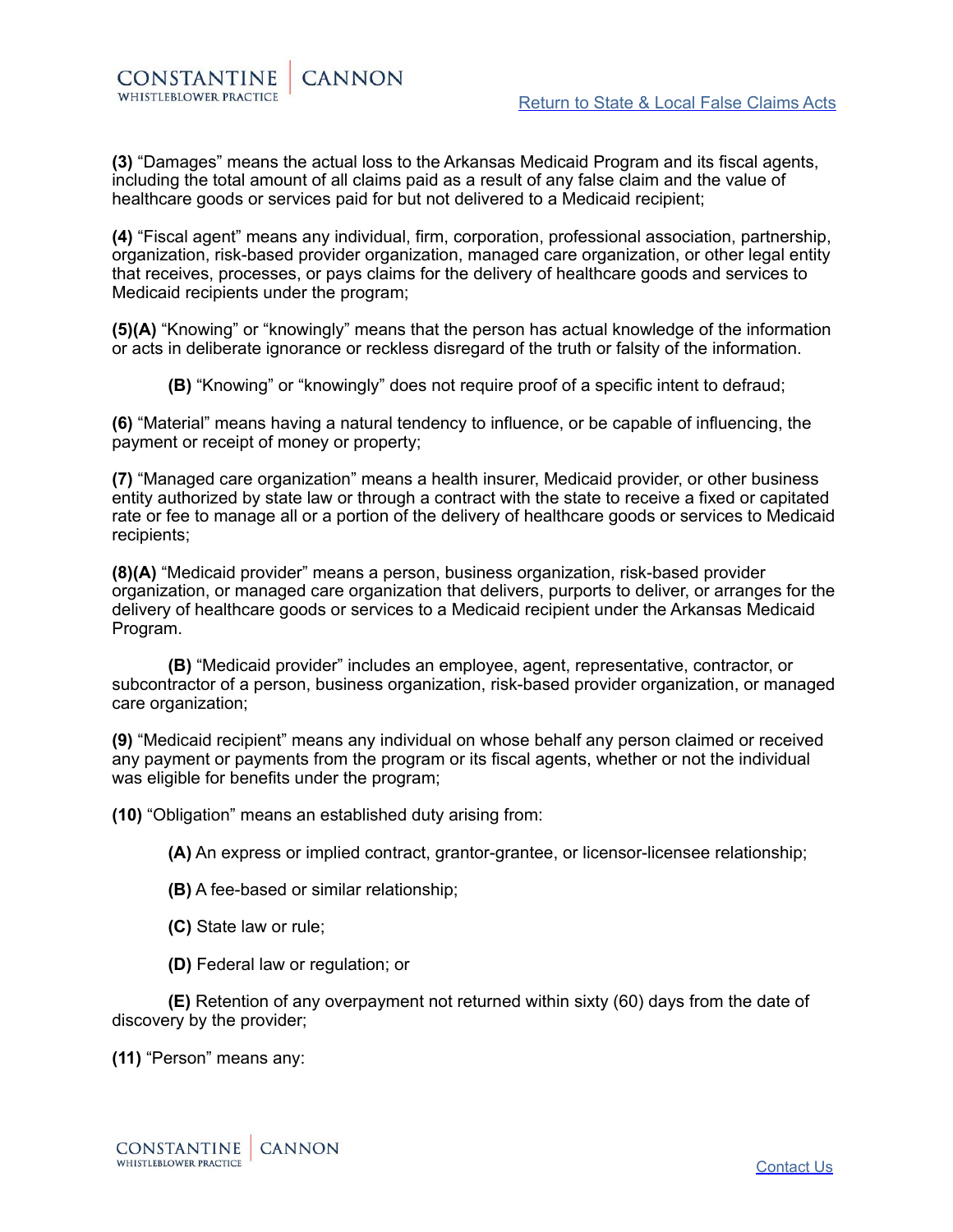CONSTANTINE **CANNON** WHISTLEBLOWER PRACTICE

**(A)** Medicaid provider of goods or services or any employee, independent contractor, or subcontractor of the Medicaid provider, whether that provider be an individual, individual medical vendor, firm, corporation, professional association, partnership, organization, risk-based provider organization, managed care organization, or other legal entity; or

**(B)** Individual, individual medical vendor, firm, corporation, professional association, partnership, organization, risk-based provider organization, managed care organization, or other legal entity, or any employee of any individual, individual medical vendor, firm, corporation, professional association, partnership, organization, risk-based provider organization, managed care organization, or other legal entity, not a Medicaid provider under the Arkansas Medicaid Program but that provides goods or services to a Medicaid provider under the Arkansas Medicaid Program for which the Medicaid provider submits claims to the Arkansas Medicaid Program or its fiscal agents; and

**(12)(A)** "Records" means all documents in any form that disclose the nature, extent, and level of healthcare goods and services provided to Medicaid recipients.

**(B)** "Records" include x-rays, magnetic resonance imaging scans, computed tomography scans, computed axial tomography scans, and other diagnostic imaging commonly used and retained as part of the medical records of a patient.

# **20-77-902. Liability for certain acts.**

A person shall be liable to the State of Arkansas, through the Attorney General, for restitution, damages, and a civil penalty for an act or omission in violation of this subchapter if he or she:

**(1)** Knowingly makes or causes to be made any false statement or representation of a material fact in any claim, request for payment, or application for any benefit or payment under the Arkansas Medicaid Program;

**(2)** Knowingly makes or causes to be made any omission or false statement or representation of a material fact for use in determining rights to a benefit or payment under the Arkansas Medicaid Program;

**(3)** Having knowledge of the occurrence of any event affecting his or her initial or continued right to any benefit or payment or the initial or continued right to any benefit or payment of any other individual in whose behalf he or she has applied for or is receiving a benefit or payment, knowingly conceals or fails to disclose that event with an intent fraudulently to secure the benefit or payment either in a greater amount or quantity than is due or when no benefit or payment is authorized;

**(4)** Having made or submitted a claim, request for payment, or application to receive any benefit or payment for the use and benefit of another person and having received it, knowingly converts the benefit or payment or any part of the benefit or payment to a use other than for the use and benefit of the other person;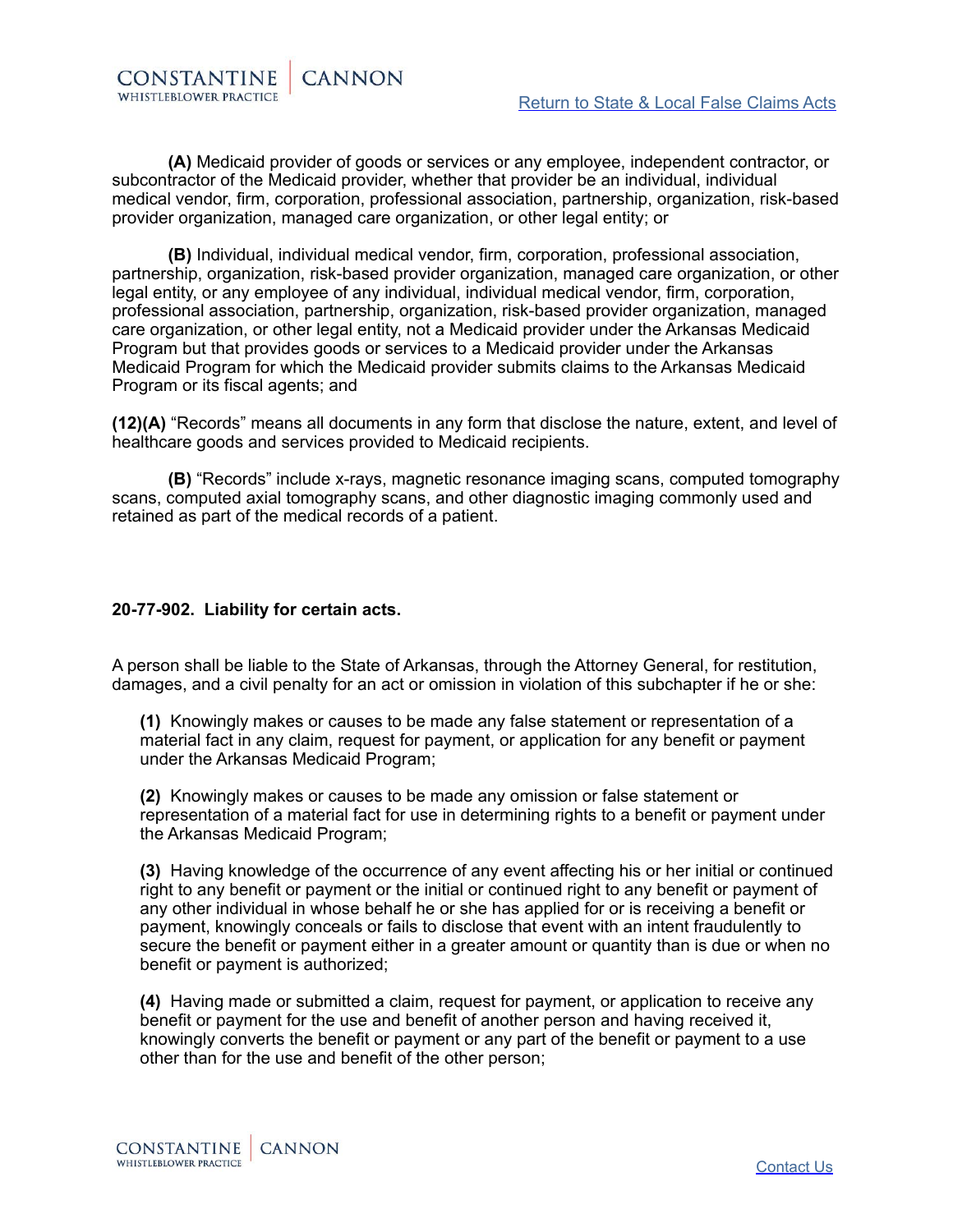**(5)** Knowingly presents or causes to be presented a claim for a physician's service for which payment may be made under the Arkansas Medicaid Program and knows that the individual who furnished the service was not licensed as a physician;

**(6)** Knowingly solicits or receives any remuneration, including any kickback, bribe, or rebate, directly or indirectly, overtly or covertly, in cash or in kind:

**(A)** In return for referring an individual to a person for the furnishing or arranging for the furnishing of any item or service for which payment may be made in whole or in part under the Arkansas Medicaid Program; or

**(B)** In return for purchasing, leasing, ordering, or arranging for or recommending purchasing, leasing, or ordering any good, facility, service, or item for which payment may be made in whole or in part under the Arkansas Medicaid Program;

**(7) (A)** Knowingly offers or pays any remuneration, including any kickback, bribe, or rebate, directly or indirectly, overtly or covertly, in cash or in kind to any person to induce the person to:

**(i)** Refer an individual to a person for the furnishing or arranging for the furnishing of any item or service for which payment may be made in whole or in part under the Arkansas Medicaid Program; or

**(ii)** Purchase, lease, order, or arrange for or recommend purchasing, leasing, or ordering any good, facility, service, or item for which payment may be made in whole or in part under the Arkansas Medicaid Program.

**(B)** If the transaction is otherwise legal and properly documented as occurring in the normal course of business, subdivision (7)(A) of this section does not apply to:

**(i)** A discount or other reduction in price obtained by a provider of services or other entity under the Arkansas Medicaid Program if the reduction in price is properly disclosed and appropriately reflected in the costs claimed or charges made by the provider or entity under the Arkansas Medicaid Program;

**(ii)** Any amount paid by an employer to an employee who has a bona fide employment relationship with the employer for employment in the providing of covered items or services;

**(iii)** Any salary, wages, or commission paid during the normal course of business by a vendor of goods or services to a person authorized to act as a purchasing agent for a group of individuals or entities that are furnishing services reimbursed under the Arkansas Medicaid Program, if:

> **(a)** The person has a written contract with each individual or entity that specifies the amount to be paid to the person, which amount may be a fixed amount or a fixed percentage of the value of the purchases made by each individual or entity under the contract; and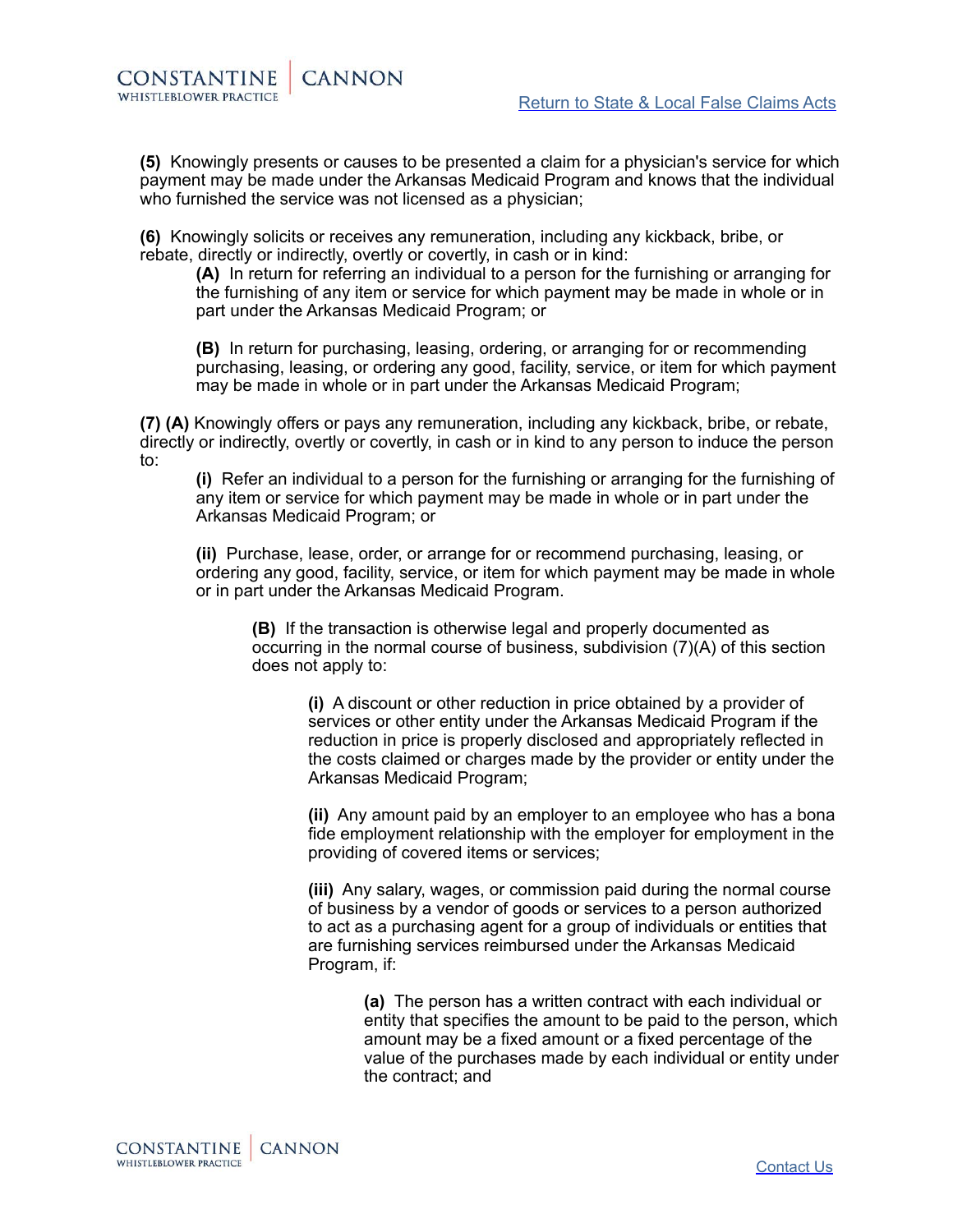

**(b)** In the case of an entity that is a Medicaid provider as defined in § 20-77-901, the person discloses, in the form and manner as the Director of the Department of Human Services requires, to the entity and upon request to the director the amount received from each vendor with respect to purchases made by or on behalf of the entity; or

**(iv)** Any other payment practice specified by the director promulgated pursuant to applicable federal or state law;

**(8)** Knowingly makes or causes to be made or induces or seeks to induce any omission or false statement or representation of a material fact with respect to the conditions or operation of any institution, facility, or Medicaid provider in order that the institution, facility, or Medicaid provider may qualify to obtain or maintain any licensure or certification when the licensure or certification is required to be enrolled or eligible to deliver any healthcare goods or services to Medicaid recipients by state law, federal law, or the rules of the Arkansas Medicaid Program;

# **(9)** Knowingly:

**(A)** Charges for any service provided to a patient under the Arkansas Medicaid Program money or other consideration at a rate in excess of the rates established by the state; or

**(B)** Charges, solicits, accepts, or receives, in addition to any amount otherwise required to be paid under the Arkansas Medicaid Program, any gift, money, donation, or other consideration other than a charitable, religious, or philanthropic contribution from an organization or from a person unrelated to the patient:

**(i)** As a precondition of admitting a patient to a hospital, nursing facility, or intermediate care facility for individuals with intellectual disabilities; or

**(ii)** As a requirement for the patient's continued stay in the hospital, nursing facility, or intermediate care facility for individuals with intellectual disabilities when the cost of the services provided therein to the patient is paid for in whole or in part under the Arkansas Medicaid Program;

**(10)** Knowingly makes or causes to be made any omission or false statement or representation of a material fact in any application for benefits or for payment in violation of the rules, regulations, and provider agreements issued by the Arkansas Medicaid Program or its fiscal agents;

**(11)** Knowingly:

**(A)** Participates, directly or indirectly, in the Arkansas Medicaid Program after having pleaded guilty or nolo contendere to or been found guilty of a charge of Medicaid fraud, theft of public benefits, or abuse of adults as defined in the Arkansas Criminal Code, § 5-1-101 et seq.; or

**(B)** As a certified health provider enrolled in the Arkansas Medicaid Program pursuant to Title XIX of the Social Security Act or the fiscal agent of such a provider who employs, engages as an independent contractor, engages as a consultant, or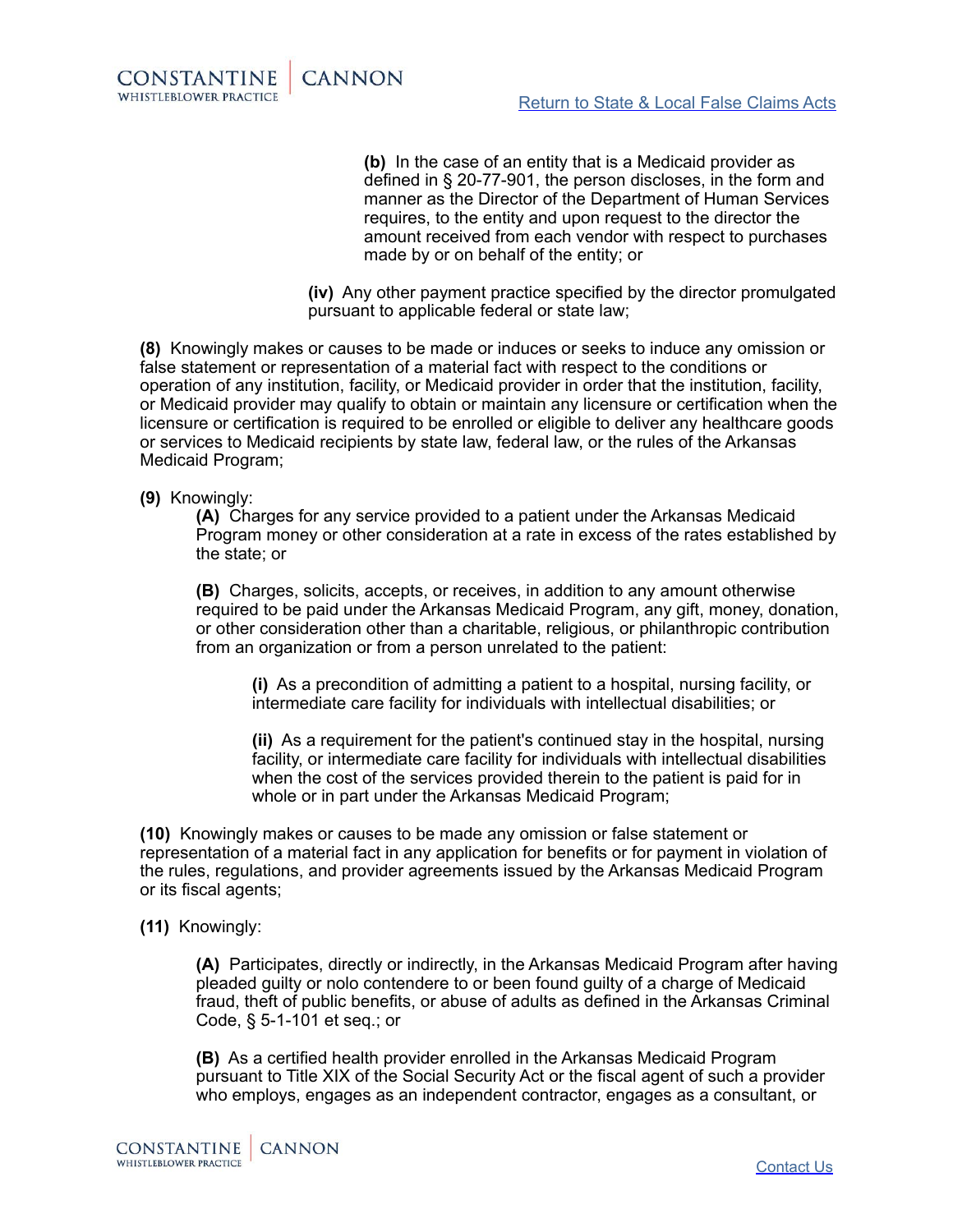otherwise permits the participation in the business activities of such a provider, any person who has pleaded guilty or nolo contendere to or has been found guilty of a charge of Medicaid fraud, theft of public benefits, or abuse of adults as defined in the Arkansas Criminal Code, § 5-1-101 et seq.;

**(12)** Knowingly submits any false documentation supporting a claim or prior payment to the Office of Medicaid Inspector General or the Medicaid Fraud Control Unit within the office of the Attorney General during an audit or in response to a request for information or a subpoena;

**(13)** Knowingly makes or causes to be made, or induces or seeks to induce, any material false statement to the Office of Medicaid Inspector General or the Medicaid Fraud Control Unit within the office of the Attorney General during an audit or in response to a request for information or a subpoena;

**(14)** Knowingly forges the signature of a doctor or nurse on a prescription or referral for healthcare goods or services or submits a forged prescription or referral for healthcare goods or services in support of a claim for payment under the Arkansas Medicaid Program;

**(15)** Knowingly places a false entry in a medical chart or medical record that indicates that healthcare goods or services have been provided to a Medicaid recipient knowing that the healthcare goods or services were not provided;

**(16)** Knowingly presents, or causes to be presented, a false or fraudulent claim for payment or approval to the Arkansas Medicaid Program;

**(17)** Knowingly makes, uses, or causes to be made or used a false record or statement that is material to a false or fraudulent claim to the Arkansas Medicaid Program;

**(18)** Knowingly:

**(A)** Makes, uses, or causes to be made or used a false record or statement that is material to an obligation to pay or transmit money or property to the Arkansas Medicaid Program; or

**(B)** Conceals or improperly avoids or decreases an obligation to pay or transmit money or property to the Arkansas Medicaid Program; or

**(19)** Conspires to commit a violation of this section; or

**(20)** Knowingly presents or causes to be presented a claim for a service required to be provided by a person with a particular type of license or credential while knowing that the individual who furnished the service was not licensed or credentialed.

### **20-77-903. Restitution, damages, and civil penalties.**

**(a)(1)** It shall be unlawful for any person to commit any act prohibited by § 20-77-902, and any person found to have committed any such act or acts shall be liable to the State of Arkansas, through the Attorney General.

CONSTANTINE **CANNON** WHISTLEBLOWER PRACTICE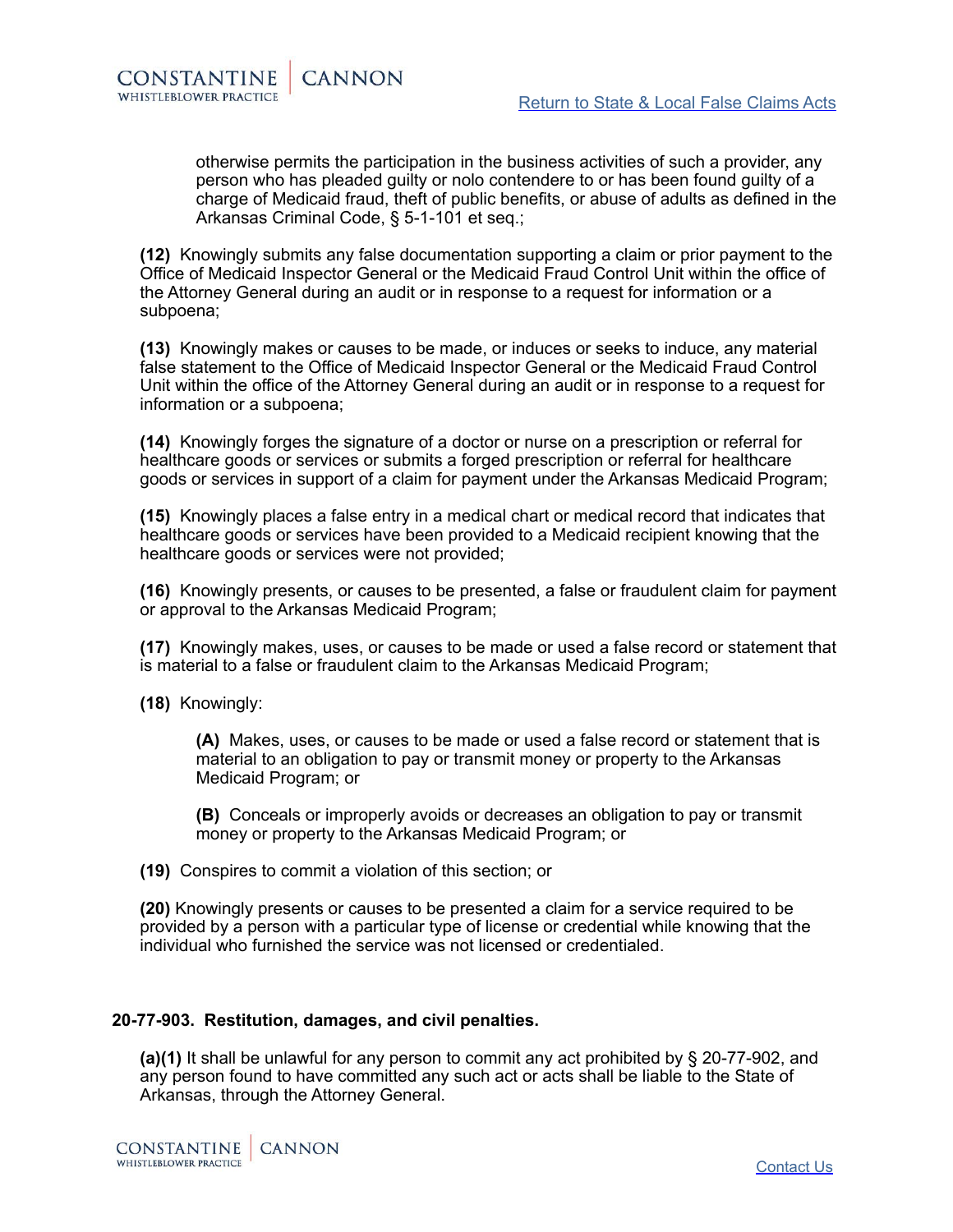**(2)** In a case in which direct monetary loss does not exist or in which it is difficult or impossible to determine the extent of the loss, the Attorney General may elect to seek a civil penalty based on the number of fraudulent claims submitted.

**(3)** The state shall make an election and give notice in the complaint whether the state is seeking a civil penalty of:

**(A)** Not less than five hundred dollars (\$500) but not more than ten thousand dollars (\$10,000) for each claim; or

**(B)** Two (2) times the amount of damages that the state sustained because of the act of the person.

**(b)** When a person or Medicaid provider discovers an employee or subcontractor working for the person or Medicaid provider has committed a violation of this subchapter or a violation under the Medicaid Fraud Act, § 5-55-101 et seq., any statutory liability for civil penalties under this section may be reduced by fifty percent (50%) if a person or Medicaid provider can establish all of the following:

**(1)** The person or Medicaid provider committing the violation of this subchapter furnished officials of the Attorney General's office with all information known to the person or Medicaid provider about the violation within thirty (30) days after the date on which the person or Medicaid provider first obtained the information; and

**(2)** The person or Medicaid provider fully cooperated with any Attorney General's investigation of the violation, and at the time the person or Medicaid provider furnished the Attorney General with the information about the violation:

**(A)** No criminal prosecution, civil action, or administrative action had commenced under this subchapter with respect to the violation; and

**(B)** The person or Medicaid provider did not have actual knowledge of the existence of an investigation into the violation.

**(c)**

**(1)** In addition to any other penalties authorized herein, any person violating this subchapter shall also be liable to the State of Arkansas for the Attorney General's reasonable expenses, including the cost of investigation, attorney's fees, court costs, witness fees, and deposition fees.

**(2)** Any cost or reimbursement ordered under this subsection shall be paid to the office of the Attorney General to be used for future Medicaid investigations and cases.

**(d)(1)** When the loss is to the Arkansas Medicaid Program or its fiscal agents, the entirety of any penalty obtained under subsection (a) of this section less reimbursement of investigation and prosecution costs and any reward which may be determined by the court pursuant to this subchapter shall be credited as special revenues of the State of Arkansas and deposited into the Arkansas Medicaid Program Trust Fund for the sole use of the Arkansas Medicaid Program.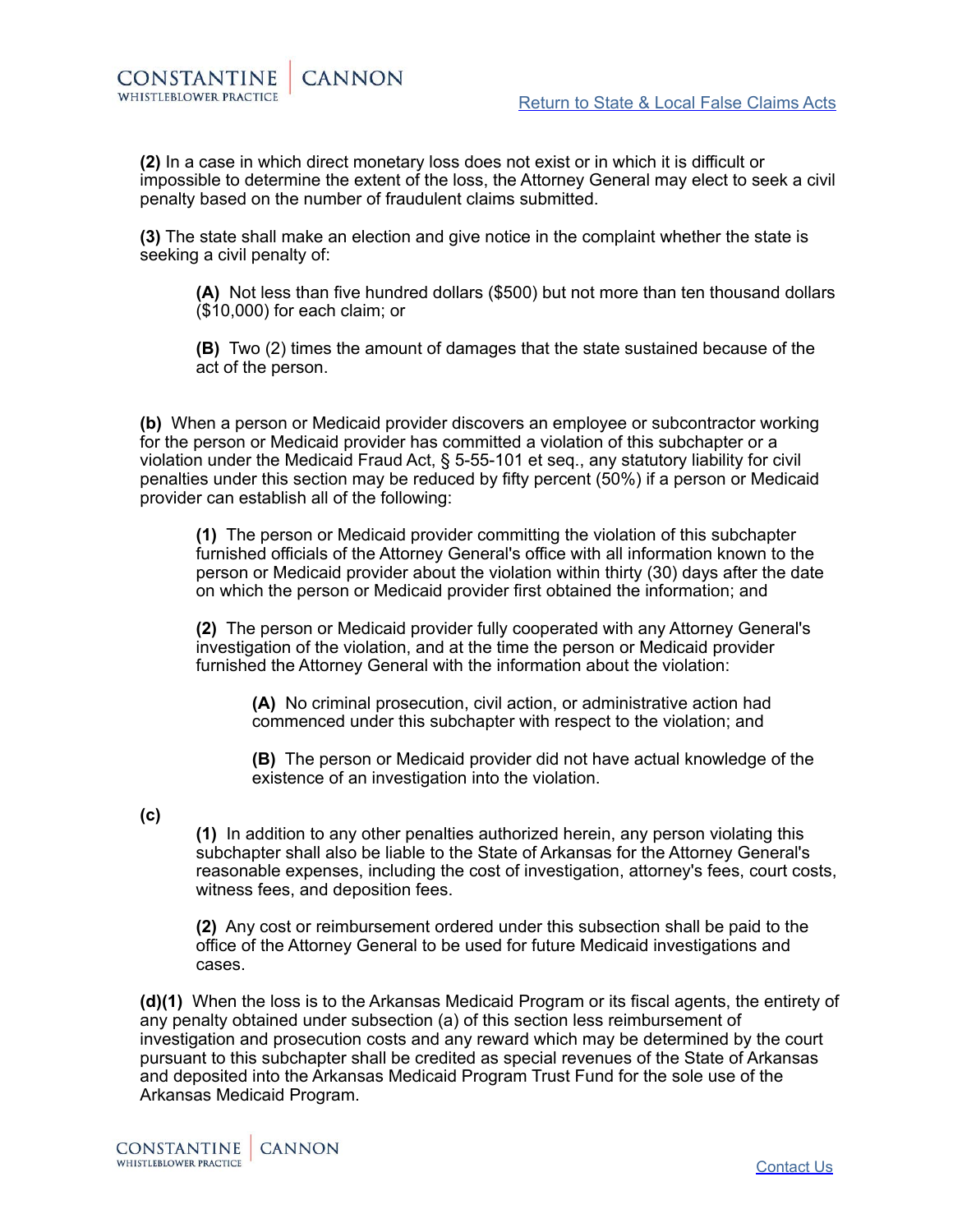**(2)** When the loss is to a managed care organization or similar organization that is paid at capitated rate, the Department of Human Services may return all or a portion of the funds to a managed care organization or any similar organization when permitted by the contract or rules.

**(e)**

**(1)** A person who engages or has engaged in any act described by § 20-77-902 may be enjoined in a court of competent jurisdiction in an action brought by the Attorney General.

**(2)** An injunction described by subdivision (e)(1) of this section shall be:

**(A)** Brought in the name of the state; and

**(B)** Granted if a case is clearly shown that the rights of the state are being violated by the person and the state will suffer immediate and irreparable injury, loss, or damage pending a final judgment in the action or that the acts or omissions of the person will tend to render a final judgment ineffectual.

**(f)** The court may make orders or judgments, including the appointment of a receiver, as necessary to:

**(1)** Prevent any act described by § 20-77-902 by any person; or

**(2)** Restore to the Arkansas Medicaid Program any money or property, real or personal, that may have been acquired by means of an act described by § 20-77-902.

### **20-77-904. Investigation by Attorney General.**

**(a)** If the Attorney General has reasonable cause to believe that a person has information or is in possession, custody, or control of any document or other tangible object relevant to an investigation or that would lead to the discovery of relevant information in an investigation for violation of this subchapter, the Attorney General may serve upon the person, before bringing any action in the circuit court, a written demand to appear and be examined under oath, to answer written interrogatories under oath, and to produce the document or object for inspection and copying. The demand shall:

**(1)** Be served upon the person in the manner required for service of process in the State of Arkansas or by certified mail with return receipt requested;

**(2)** Describe the nature of the conduct constituting the violation under investigation;

**(3)** Describe the class or classes of documents or objects with sufficient definiteness to permit them to be fairly identified;

**(4)** Contain a copy of the written interrogatories;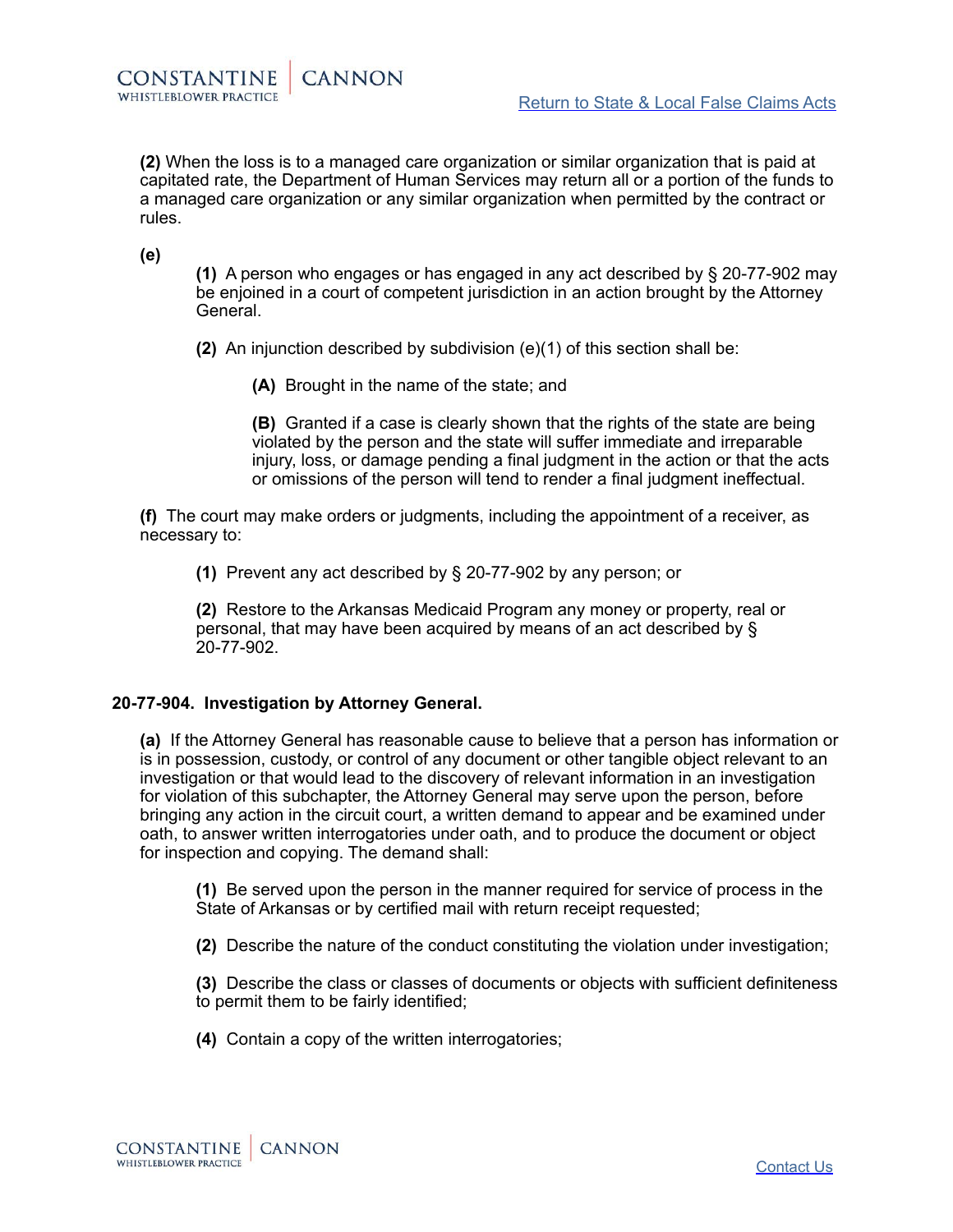**(5)** Prescribe a reasonable time at which the person must appear to testify, a time within which to answer the written interrogatories, and a time within which the document or object must be produced;

**(6)** Advise the person that objections to or reasons for not complying with the demand may be filed with the Attorney General on or before that time;

**(7)** Specify a place for the taking of testimony or for production and designate a person who shall be custodian of the document or object; and

**(8)** Contain a copy of subsections (b) and (d) of this section.

**(b)**

**(1)** If a person objects to or otherwise fails to comply with the written demand served upon him or her under subsection (a) of this section, the Attorney General may file an action in the circuit court for an order to enforce the demand.

**(2)** Venue for the action to enforce the demand shall be in Pulaski County.

**(3)** Notice of a hearing on the action to enforce the demand and a copy of the action shall be served upon the person in the same manner as that prescribed in the Arkansas Rules of Civil Procedure.

**(4)** If the court finds that the demand is proper, that there is reasonable cause to believe there may have been a violation of this subchapter, and that the information sought or document or object demanded is relevant to the violation, it shall order the person to comply with the demand, subject to modifications the court may prescribe.

**(c)** If the person fails to comply with the order, the court may issue any of the following orders until the person complies with the order:

**(1)** Adjudging the person in contempt of court and exercising any civil contempt power available under state law;

**(2)** Granting injunctive relief against the person to whom the demand is issued to restrain the conduct which is the subject of the investigation; or

**(3)** Granting other relief as the court may deem proper.

**(d)** The court may award to the Attorney General costs and reasonable attorney's fees as determined by the court against the person failing to obey the order.

**(e)** Upon motion by the person and for good cause shown, the court may make any further order in the proceedings that justice requires to protect the person from unreasonable annoyance, embarrassment, oppression, burden, or expense.

**20-77-905. Order compelling testimony or production of evidence -- Immunity -- Contempt.**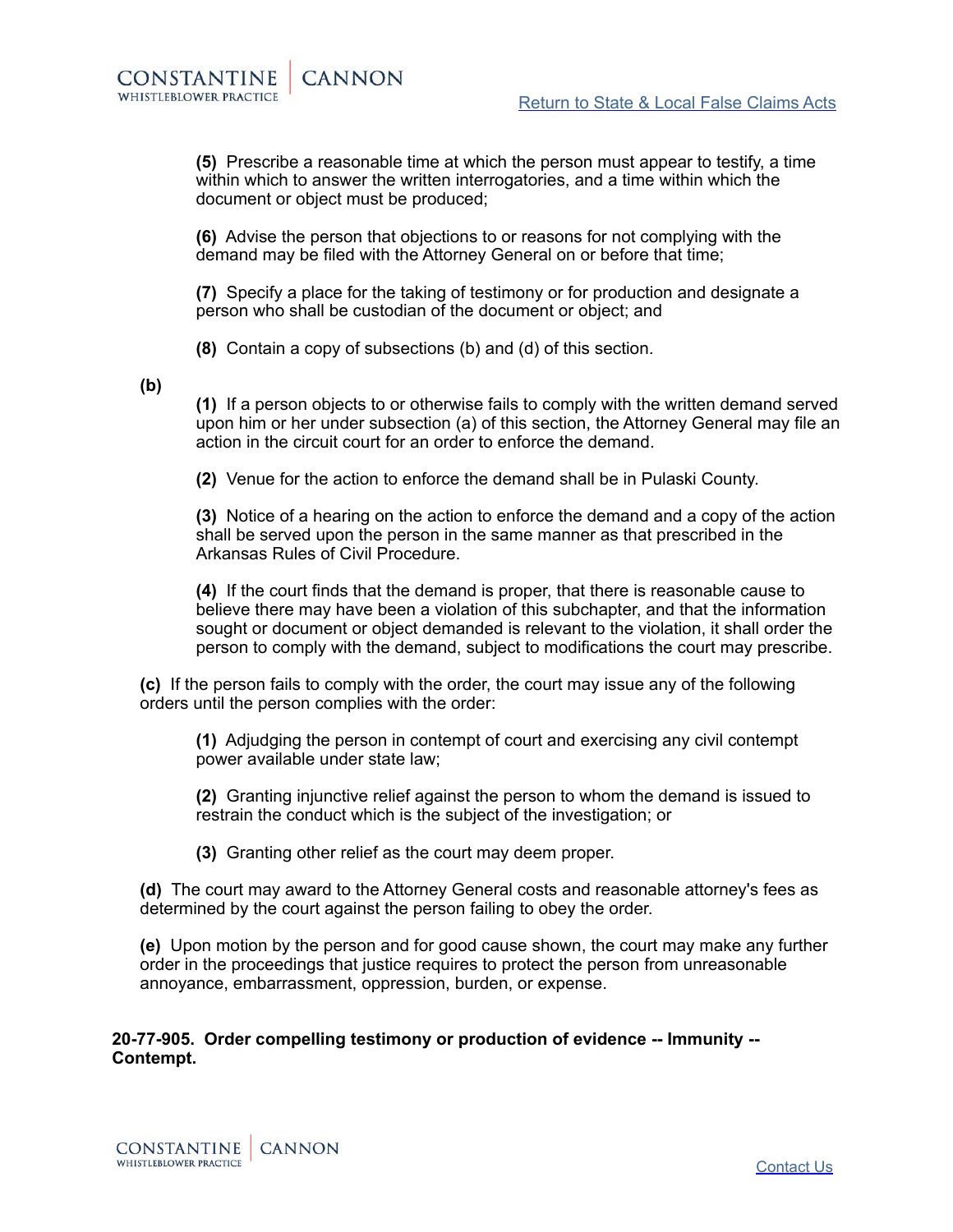**(a) (1) (A)** In any proceeding or investigation under this subchapter, if a person refuses to answer a question or produce evidence of any kind on the ground that he or she may be incriminated and if the Attorney General or prosecuting attorney requests the court in writing to order the person to answer the question or produce the evidence, the court may make this order, and the person shall comply with the order.

 **(B)** If the court denies the request, the court shall state its reasons for the denial in writing.

**CANNON** 

 **(2)** After complying, the testimony or evidence or any information directly derived from the testimony or evidence shall not be used against the person in any proceeding or prosecution of a crime or offense concerning which he or she gave an answer or produced evidence under the court order.

 **(3)** Immunity obtained pursuant to this section does not exempt any person from prosecution, penalty, or forfeiture for any perjury, false swearing, or contempt committed in answering or failing to answer or in producing or failing to produce evidence in accordance with the order.

**(b)** If a person refuses to testify after being granted immunity and after being ordered to testify as prescribed in subsection (a) of this section, he or she may be adjudged in contempt.

# **20-77-906. Evidence -- Disclosure.**

CONSTANTINE

WHISTLEBLOWER PRACTICE

 **(a)** If the Attorney General determines that disclosure to the respondent of the evidence relied on to establish reasonable cause is not in the best interests of the investigation, he or she may request that the court examine the evidence in camera. If the Attorney General makes this request, the court may examine the evidence in camera and then make its determination.

**(b) (1)** Any procedure, testimony taken, or material produced under this section shall be kept confidential by the Attorney General before bringing an action against a person under this subchapter for the violation under investigation unless any of the following applies:

**(A)** Confidentiality is waived by the person whose testimony is disclosed;

 **(B)** Confidentiality is waived by the person who produced to the Attorney General the material being disclosed;

 **(C)** The testimony or material is disclosed solely to the person, or the person's attorney, who testified or provided the material to the Attorney General; or

**(D)** Disclosure is authorized by court order.

 **(2)** The Attorney General may disclose the testimony or material to an agency director of the State of Arkansas, of the United States, or of any other state, to the prosecuting attorney, or to the United States Attorney.

**(c)** An investigator conducting an examination pursuant to this section may exclude from the place of examination any person except the person being examined and the person's counsel.

**(d)** Nothing in this section shall be construed to limit the Attorney General's authority to access provider records in accordance with existing provisions of the Arkansas Code of 1987 Annotated.

#### **20-77-907. Records.**

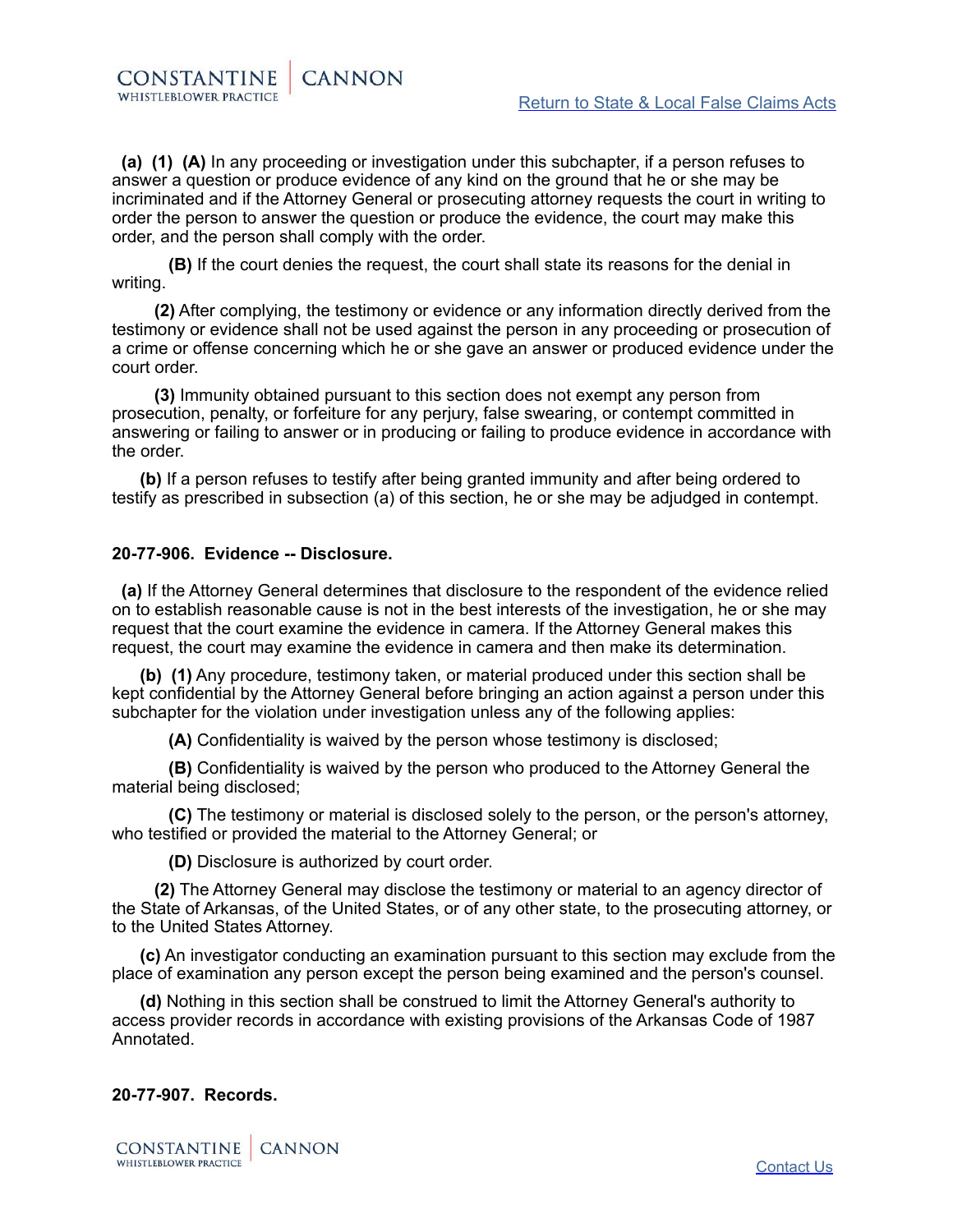# **(a)**

**(1)** A Medicaid provider or person providing healthcare goods or services under the Arkansas Medicaid Program is required to maintain all records at least for a period of five (5) years from the date of claimed provision of any goods or services to any Medicaid recipient.

**(2)**

**(A)** The records described in subdivision (a)(1) of this section shall be available for audit during regular business hours at the address listed in the Medicaid provider agreement or where the healthcare goods or services are provided.

**(B)** Closed records for inactive patients or clients may be maintained in offsite storage if:

> **(i)** The records can be produced within three (3) working days of being served with a request for records, subpoena, or other lawful notice from any agency with authority to audit the records; and

**(ii)** The records are maintained within the State of Arkansas.

**(C)** A Medicaid provider shall disclose upon request the location of any offsite storage facility to any agency with authority to audit the records.

**(3)** If the healthcare goods or services are provided in the home of the Medicaid recipient, the records shall be maintained at the principal place of business of the Medicaid provider.

**(4)** If a Medicaid provider goes out of business, the provider shall give written notification to the Department of Human Services and the Office of Medicaid Inspector General of where and how the records will be stored.

# **(b)**

**(1)** No potential Medicaid recipient shall be eligible for medical assistance unless he or she has authorized in writing the Director of the Department of Human Services to examine all records of his or her own or of those receiving or having received Medicaid benefits through him or her, whether the receipt of the benefits would be allowed by the program or not, for the purpose of investigating whether any person may have violated this subchapter or for use or potential use in any legal, administrative, or judicial proceeding.

**(2)** No person shall be eligible to receive any payment from the program or its fiscal agents unless that person has authorized in writing the director to examine all records for the purpose of investigating whether any person may have committed the crime of Medicaid fraud or for use or for potential use in any legal, administrative, or judicial proceeding.

**(c)** The Attorney General shall be allowed access to all records of persons and Medicaid recipients under the program to which the director has access for the purpose of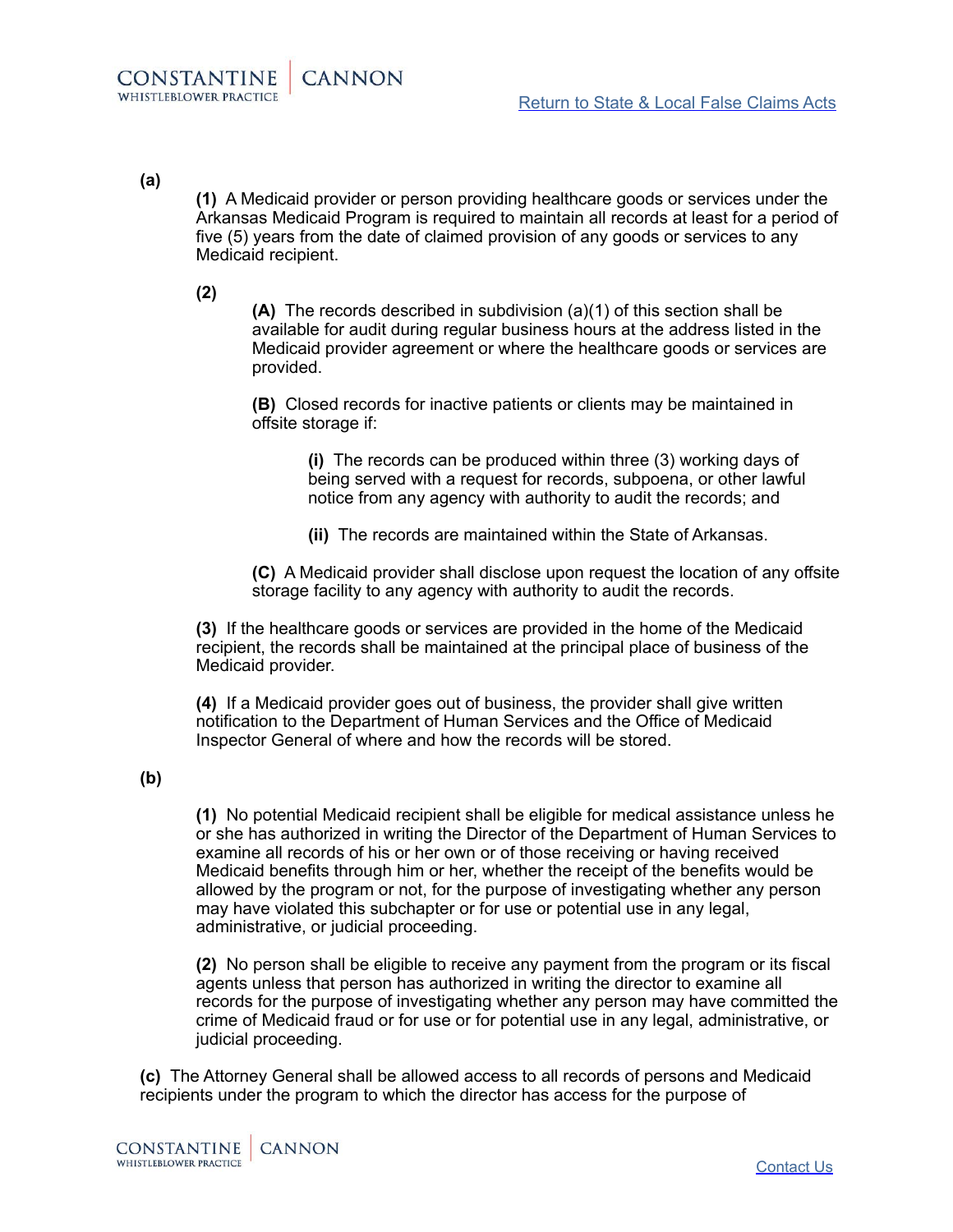investigating whether any person may have violated this subchapter or for use or potential use in any legal, administrative, or judicial proceeding.

#### **(d)**

**(1)** Records obtained by the director or the Attorney General pursuant to this subchapter shall be classified as confidential information and shall not be subject to outside review or release by any individual except when records are used or potentially to be used by any governmental entity in any legal, administrative, or judicial proceeding.

**(2)** Notwithstanding any other law to the contrary, no person shall be subject to any civil or criminal liability for providing access to records to the director, to the Attorney General, or to the prosecuting attorneys.

### **20-77-908. False claims jurisdiction -- Procedure.**

 **(a)** Any action under this subchapter may be brought in the circuit court of Pulaski County or the county where the defendant, or in the case of multiple defendants, any one (1) defendant resides.

**(b)** A civil action under this section may not be brought more than five (5) years after the date on which the violation of this subchapter is committed.

**(c)** In any action brought pursuant to this subchapter, the State of Arkansas shall be required to prove all essential elements of the cause of action, including damages, by a preponderance of the evidence.

**(d)** A subpoena requiring the production of documents or the attendance of a witness at an interview, trial, or hearing conducted under this section may be served by the Attorney General or any duly authorized law enforcement officer in the State of Arkansas personally, telephonically, or by registered or certified mail. In the case of service by registered or certified mail, the return shall be accompanied by the return post office receipt of delivery of the demand.

#### **20-77-909. Injunctions against fraud.**

 **(a) (1)** Whenever it appears that any person is engaged in or intends to engage in the transfer, conversion, or destruction of assets, records, or property in an effort to avoid detection of violations of this subchapter or avoid paying restitution, fines, and civil penalties owed under this subchapter or the Medicaid Fraud Act, § 5-55-101 et seq., the Attorney General may apply to the Pulaski County Circuit Court, or to the court in which the records or property are located, to seize and impound the property.

 **(2)** The application for an ex parte order shall be in writing, furnish a reasonable basis for the granting of the proposed order, and demonstrate that an emergency exists that would support the granting of the motion.

**(b) (1)** If the order is granted, the respondent shall be notified of the order seizing and impounding his or her property immediately after the seizure, or as soon as is reasonably practicable. If, after diligent inquiry, the respondent cannot be located, notice under this subsection may be accomplished by leaving a copy of the order at his or her dwelling house or usual place of abode with some person residing therein who is at least eighteen (18) years of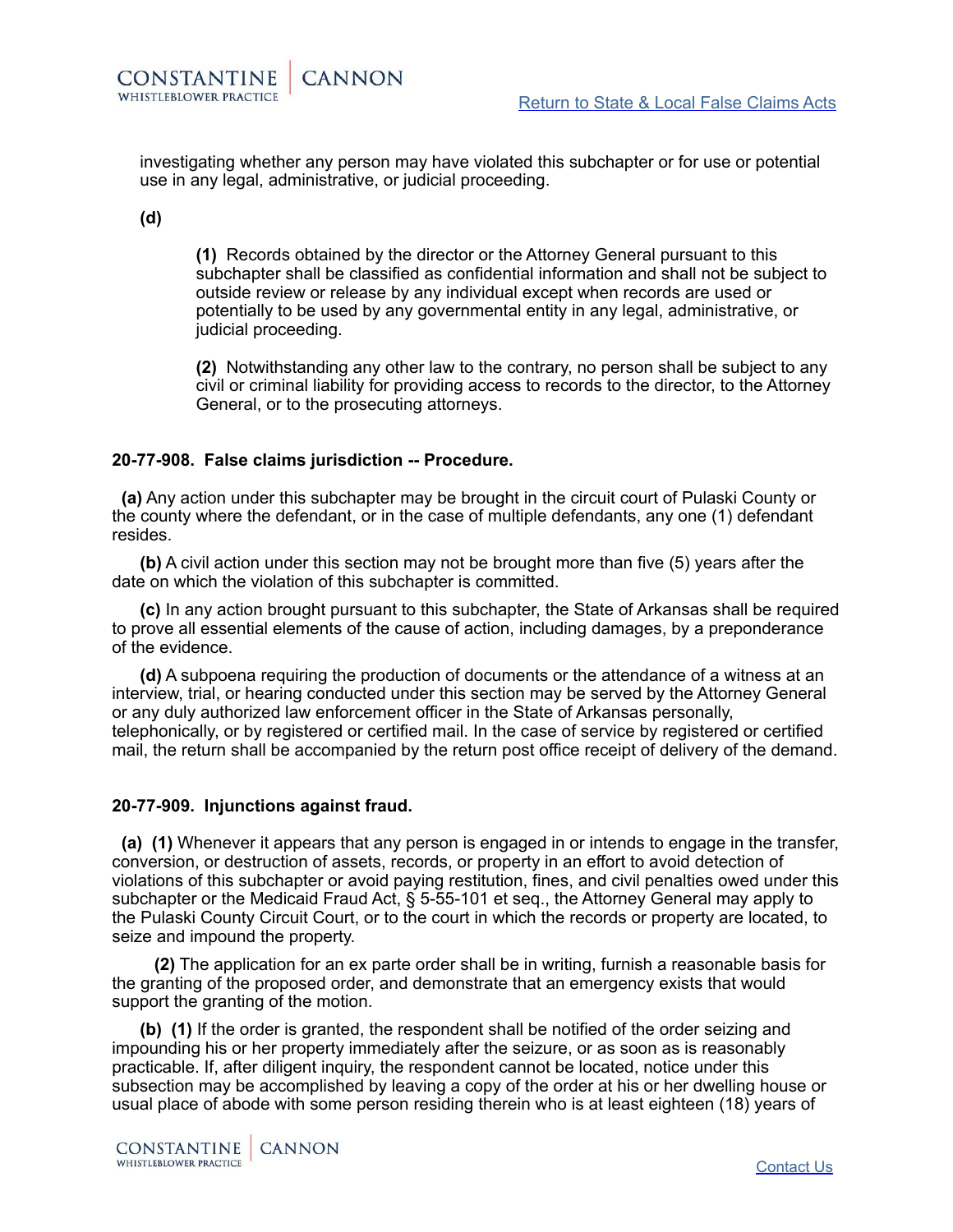age, or by delivering a copy of the order to a representative at the respondent's place of business who is at least eighteen (18) years of age.

 **(2)** If the order is granted, the respondent shall be granted a hearing no later than five (5) days after being notified of the property's seizure for the purpose of determining whether the order should be continued.

**(3)(A)** If the court finds the assets or funds can be preserved without physical seizure, the court may order a constructive seizure by entering an order directing the defendant or thirdparty financial institution to freeze or forgo further transfer of the assets of funds.

**(B)** The court may fashion the constructive seizure in any manner reasonably necessary to protect and preserve the assets or funds pending the resolution of related civil and criminal cases.

**(c)** The burden at all stages of the proceeding shall be upon the state to prove by a preponderance of the evidence the necessity of the order of seizure.

# **20-77-910. Suspension of violators.**

 The Director of the Department of Human Services may suspend or revoke the provider agreement between the Department of Human Services and the person in the event that the person is found guilty of violating the terms of this subchapter.

### **20-77-911. Persons providing information regarding false Medicaid claims -- Rewards.**

 **(a)** The court is authorized to pay a person sums, not exceeding ten percent (10%) of the aggregate collected civil penalty recovered, as it may deem just, for information the person may have provided that led to the detecting and bringing to trial and punishment persons guilty of violating the Medicaid fraud laws.

**(b)** Upon disposition of any civil action relating to violations of this subchapter in which a penalty is recovered, the Attorney General may petition the court on behalf of a person who may have provided information that led to the detecting of false claims and the recovery of restitution and a civil penalty damages assessment to reward the person in an amount commensurate with the quality of information determined by the court to have been provided, in accordance with the requirements of this subchapter.

**(c) (1)** If the Attorney General elects not to petition the court on behalf of the person, the person may petition the court on his or her own behalf.

 **(2)** Neither the state nor any defendant within the action shall be liable for expenses that a person incurs in bringing an action under this section.

**(d)** An employee or a fiscal agent charged with the duty of referring or investigating cases of Medicaid fraud who is employed by or who contracts with any governmental entity shall not be eligible to receive a reward under this section.

**(e)** The Attorney General may agree to a payment of up to ten percent (10%) of the civil penalty as a reward in any settlement agreement under this section.

**(f)** A portion of restitution shall not be used as a reward.

**(g)(1)** The General Assembly finds that: